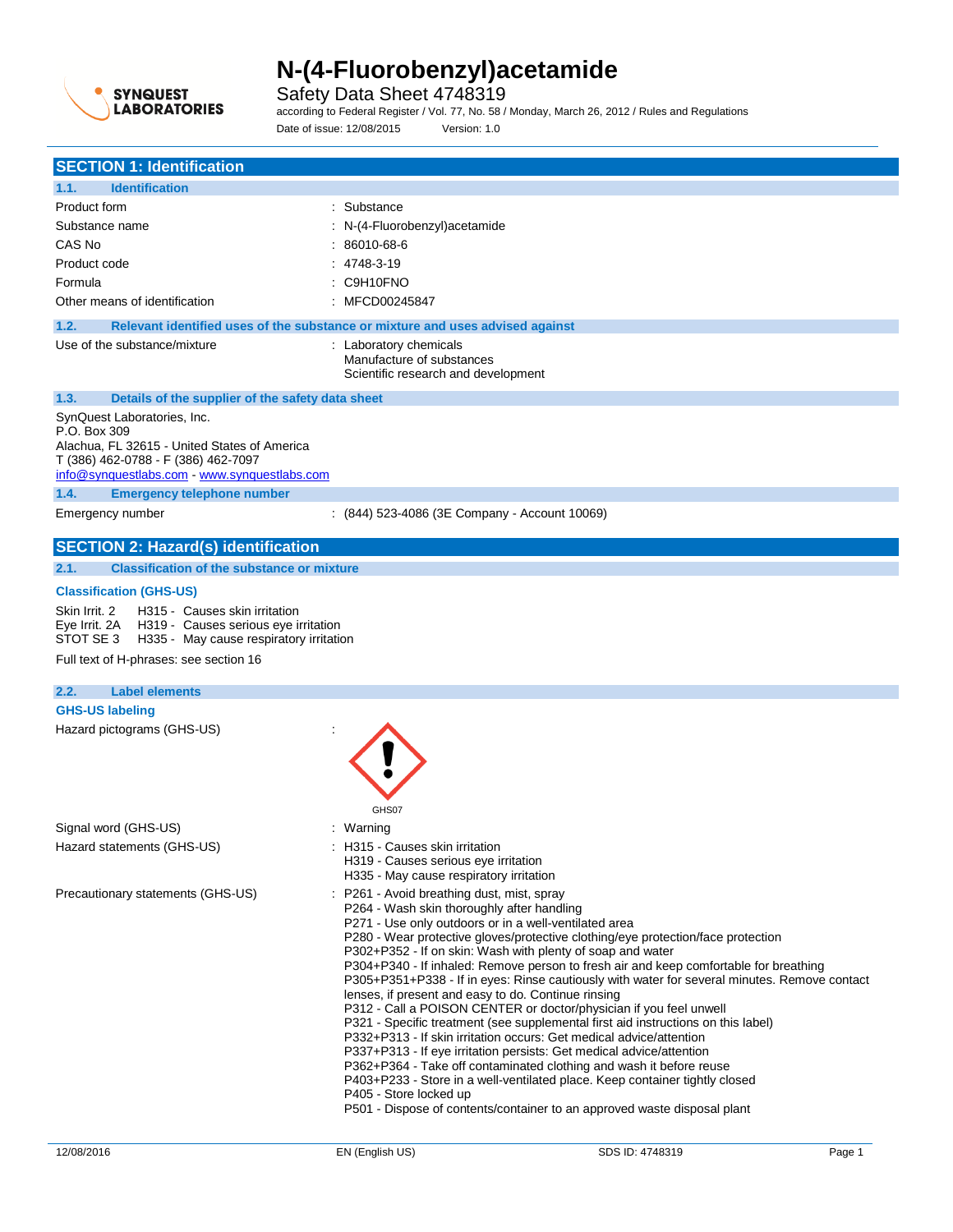Safety Data Sheet

according to Federal Register / Vol. 77, No. 58 / Monday, March 26, 2012 / Rules and Regulations

| 2.3.<br><b>Other hazards</b>                                                                    |                                                                                                                                                                                                 |  |         |                                                                                                 |
|-------------------------------------------------------------------------------------------------|-------------------------------------------------------------------------------------------------------------------------------------------------------------------------------------------------|--|---------|-------------------------------------------------------------------------------------------------|
| No additional information available                                                             |                                                                                                                                                                                                 |  |         |                                                                                                 |
| 2.4.<br>Unknown acute toxicity (GHS US)                                                         |                                                                                                                                                                                                 |  |         |                                                                                                 |
| Not applicable                                                                                  |                                                                                                                                                                                                 |  |         |                                                                                                 |
| <b>SECTION 3: Composition/information on ingredients</b>                                        |                                                                                                                                                                                                 |  |         |                                                                                                 |
| 3.1.<br><b>Substance</b>                                                                        |                                                                                                                                                                                                 |  |         |                                                                                                 |
| Substance type                                                                                  | : Mono-constituent                                                                                                                                                                              |  |         |                                                                                                 |
| <b>Name</b>                                                                                     | <b>Product identifier</b>                                                                                                                                                                       |  | %       | <b>Classification (GHS-US)</b>                                                                  |
| N-(4-Fluorobenzyl) acetamide<br>(Main constituent)                                              | (CAS No) 86010-68-6                                                                                                                                                                             |  | $= 100$ | Skin Irrit. 2, H315<br>Eye Irrit. 2A, H319<br>STOT SE 3, H335                                   |
| Full text of H-phrases: see section 16                                                          |                                                                                                                                                                                                 |  |         |                                                                                                 |
| 3.2.<br><b>Mixture</b>                                                                          |                                                                                                                                                                                                 |  |         |                                                                                                 |
| Not applicable                                                                                  |                                                                                                                                                                                                 |  |         |                                                                                                 |
| <b>SECTION 4: First aid measures</b>                                                            |                                                                                                                                                                                                 |  |         |                                                                                                 |
| 4.1.<br><b>Description of first aid measures</b>                                                |                                                                                                                                                                                                 |  |         |                                                                                                 |
| First-aid measures general                                                                      | : In case of accident or if you feel unwell, seek medical advice immediately (show the label<br>where possible). Move the affected personnel away from the contaminated area.                   |  |         |                                                                                                 |
| First-aid measures after inhalation                                                             | : Remove person to fresh air and keep comfortable for breathing. If not breathing, give artificial<br>respiration. Get medical advice/attention.                                                |  |         |                                                                                                 |
| First-aid measures after skin contact                                                           | : Wash with plenty of soap and water. Get medical advice/attention.                                                                                                                             |  |         |                                                                                                 |
| First-aid measures after eye contact                                                            | present and easy to do. Continue rinsing. Get medical advice/attention.                                                                                                                         |  |         | Immediately flush eyes thoroughly with water for at least 15 minutes. Remove contact lenses, if |
| First-aid measures after ingestion                                                              | Do NOT induce vomiting. Never give anything by mouth to an unconscious person. Rinse<br>mouth out with water. Get medical advice/attention.                                                     |  |         |                                                                                                 |
| 4.2.<br>Most important symptoms and effects, both acute and delayed                             |                                                                                                                                                                                                 |  |         |                                                                                                 |
| Symptoms/injuries                                                                               | : The most important known symptoms and effects are described in the labelling (see section<br>2.2) and/or in section 11.                                                                       |  |         |                                                                                                 |
| 4.3.<br>Indication of any immediate medical attention and special treatment needed              |                                                                                                                                                                                                 |  |         |                                                                                                 |
| Treat symptomatically.                                                                          |                                                                                                                                                                                                 |  |         |                                                                                                 |
| <b>SECTION 5: Firefighting measures</b>                                                         |                                                                                                                                                                                                 |  |         |                                                                                                 |
| <b>Extinguishing media</b><br>5.1.                                                              |                                                                                                                                                                                                 |  |         |                                                                                                 |
| Suitable extinguishing media                                                                    | : Alcohol resistant foam. Carbon dioxide. Dry powder. Water spray. Use extinguishing media<br>appropriate for surrounding fire.                                                                 |  |         |                                                                                                 |
| 5.2.<br>Special hazards arising from the substance or mixture                                   |                                                                                                                                                                                                 |  |         |                                                                                                 |
| Fire hazard                                                                                     | : Thermal decomposition generates: Carbon oxides. Hydrogen fluoride. Nitrogen oxides.                                                                                                           |  |         |                                                                                                 |
| <b>Advice for firefighters</b><br>5.3.                                                          |                                                                                                                                                                                                 |  |         |                                                                                                 |
| Firefighting instructions                                                                       | : In case of fire: Evacuate area.                                                                                                                                                               |  |         |                                                                                                 |
| Protection during firefighting                                                                  | : Wear gas tight chemically protective clothing in combination with self contained breathing<br>apparatus. For further information refer to section 8: "Exposure controls/personal protection". |  |         |                                                                                                 |
| <b>SECTION 6: Accidental release measures</b>                                                   |                                                                                                                                                                                                 |  |         |                                                                                                 |
| Personal precautions, protective equipment and emergency procedures<br>6.1.                     |                                                                                                                                                                                                 |  |         |                                                                                                 |
| General measures                                                                                | : Evacuate unnecessary personnel. Ensure adequate air ventilation. Do not breathe dust.                                                                                                         |  |         |                                                                                                 |
| 6.1.1.<br>For non-emergency personnel                                                           |                                                                                                                                                                                                 |  |         |                                                                                                 |
| Emergency procedures                                                                            | : Only qualified personnel equipped with suitable protective equipment may intervene.                                                                                                           |  |         |                                                                                                 |
| 6.1.2.<br>For emergency responders                                                              |                                                                                                                                                                                                 |  |         |                                                                                                 |
| Protective equipment                                                                            | : Do not attempt to take action without suitable protective equipment. For further information<br>refer to section 8: "Exposure controls/personal protection".                                  |  |         |                                                                                                 |
| 6.2.<br><b>Environmental precautions</b>                                                        |                                                                                                                                                                                                 |  |         |                                                                                                 |
| Avoid release to the environment. Notify authorities if product enters sewers or public waters. |                                                                                                                                                                                                 |  |         |                                                                                                 |
| 6.3.<br>Methods and material for containment and cleaning up                                    |                                                                                                                                                                                                 |  |         |                                                                                                 |
| For containment                                                                                 | : Stop leak if safe to do so.                                                                                                                                                                   |  |         |                                                                                                 |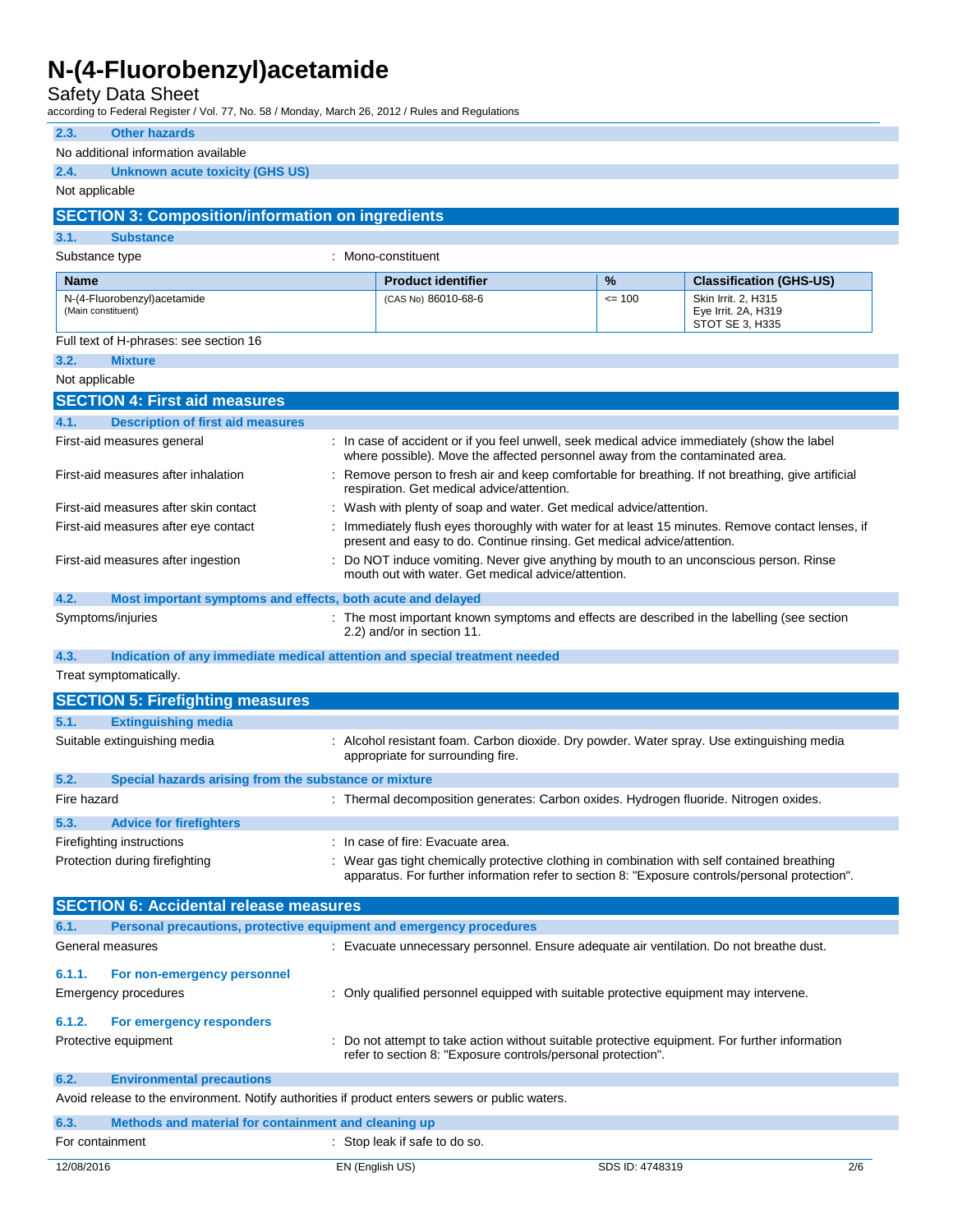# Safety Data Sheet

according to Federal Register / Vol. 77, No. 58 / Monday, March 26, 2012 / Rules and Regulations

|      | Methods for cleaning up<br>Other information | Sweep or shovel spills into appropriate container for disposal. Minimize generation of dust.<br>: For disposal of solid materials or residues refer to section 13: "Disposal considerations". |
|------|----------------------------------------------|-----------------------------------------------------------------------------------------------------------------------------------------------------------------------------------------------|
| 6.4. | <b>Reference to other sections</b>           |                                                                                                                                                                                               |
|      | No additional information available          |                                                                                                                                                                                               |

| <b>SECTION 7: Handling and storage</b>                               |                                                                                                                                                                                                                                        |  |  |
|----------------------------------------------------------------------|----------------------------------------------------------------------------------------------------------------------------------------------------------------------------------------------------------------------------------------|--|--|
| 7.1.<br><b>Precautions for safe handling</b>                         |                                                                                                                                                                                                                                        |  |  |
| Precautions for safe handling                                        | : Do not handle until all safety precautions have been read and understood. Ensure good<br>ventilation of the work station. Do not breathe dust, mist, spray. Wear personal protective<br>equipment. Avoid contact with skin and eyes. |  |  |
| Hygiene measures                                                     | : Handle in accordance with good industrial hygiene and safety procedures. Do not eat, drink or<br>smoke when using this product. Always wash hands after handling the product.                                                        |  |  |
| 7.2.<br>Conditions for safe storage, including any incompatibilities |                                                                                                                                                                                                                                        |  |  |
| <b>Technical measures</b>                                            | : Comply with applicable regulations.                                                                                                                                                                                                  |  |  |
| Storage conditions                                                   | : Keep container closed when not in use.                                                                                                                                                                                               |  |  |
| Incompatible materials                                               | : Refer to Section 10 on Incompatible Materials.                                                                                                                                                                                       |  |  |
| Storage area                                                         | : Store in dry, cool, well-ventilated area.                                                                                                                                                                                            |  |  |

# **SECTION 8: Exposure controls/personal protection**

### **8.1. Control parameters**

No additional information available

| 8.2.<br><b>Exposure controls</b> |                                                                                                                                                                          |
|----------------------------------|--------------------------------------------------------------------------------------------------------------------------------------------------------------------------|
| Appropriate engineering controls | Ensure good ventilation of the work station. Emergency eye wash fountains and safety showers<br>should be available in the immediate vicinity of any potential exposure. |
| Hand protection                  | : Protective gloves. 29 CFR 1910.138: Hand Protection.                                                                                                                   |
| Eye protection                   | : Chemical goggles or safety glasses. Face shield. 29 CFR 1910.133: Eye and Face Protection.                                                                             |
| Skin and body protection         | : Wear suitable protective clothing.                                                                                                                                     |
| Respiratory protection           | : In case of inadequate ventilation wear respiratory protection. 29 CFR 1910.134: Respiratory<br>Protection.                                                             |
| Other information                | : Safety shoes. 29 CFR 1910.136: Foot Protection.                                                                                                                        |

### **SECTION 9: Physical and chemical properties**

| Information on basic physical and chemical properties<br>9.1. |                     |
|---------------------------------------------------------------|---------------------|
| Physical state                                                | : Solid             |
| Color                                                         | : No data available |
| Odor                                                          | : No data available |
| Odor threshold                                                | : No data available |
| pH                                                            | : No data available |
| Melting point                                                 | : No data available |
| Freezing point                                                | : No data available |
| Boiling point                                                 | : No data available |
| Flash point                                                   | : No data available |
| Relative evaporation rate (butyl acetate=1)                   | : No data available |
| Flammability (solid, gas)                                     | : No data available |
| <b>Explosion limits</b>                                       | : No data available |
| <b>Explosive properties</b>                                   | : No data available |
| Oxidizing properties                                          | : No data available |
| Vapor pressure                                                | : No data available |
| Relative density                                              | : No data available |
| Relative vapor density at 20 °C                               | : No data available |
| Molecular mass                                                | : $167.18$ g/mol    |
| Solubility                                                    | : No data available |
| Log Pow                                                       | : No data available |
|                                                               |                     |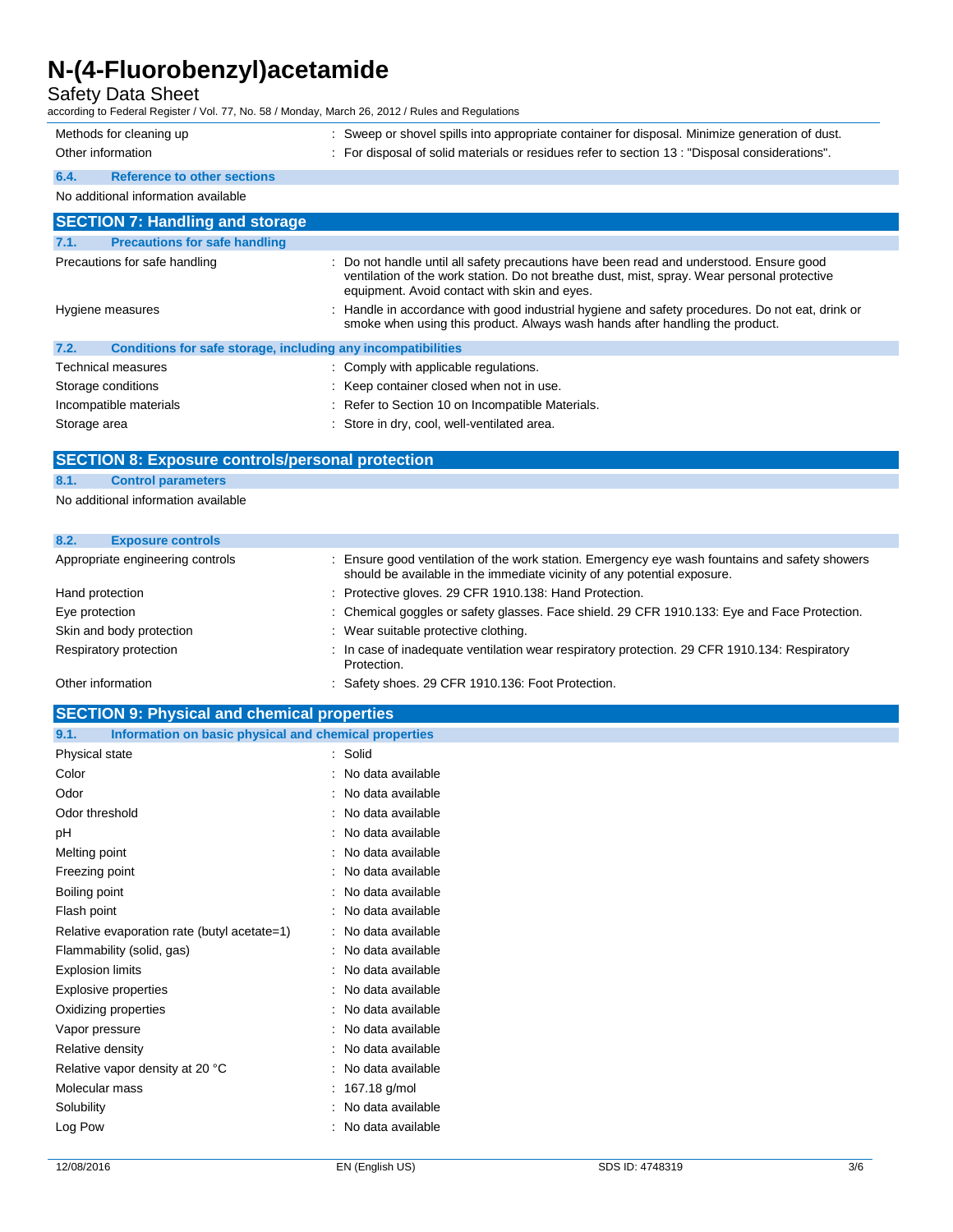## Safety Data Sheet

according to Federal Register / Vol. 77, No. 58 / Monday, March 26, 2012 / Rules and Regulations

| Auto-ignition temperature                                                                                                                                                | : No data available              |  |
|--------------------------------------------------------------------------------------------------------------------------------------------------------------------------|----------------------------------|--|
| Decomposition temperature                                                                                                                                                | No data available                |  |
| Viscosity                                                                                                                                                                | No data available                |  |
| Viscosity, kinematic                                                                                                                                                     | No data available                |  |
| Viscosity, dynamic                                                                                                                                                       | No data available                |  |
| <b>Other information</b><br>9.2.                                                                                                                                         |                                  |  |
| No additional information available                                                                                                                                      |                                  |  |
| <b>SECTION 10: Stability and reactivity</b>                                                                                                                              |                                  |  |
| <b>Reactivity</b><br>10.1.                                                                                                                                               |                                  |  |
| No additional information available                                                                                                                                      |                                  |  |
| 10.2.<br><b>Chemical stability</b>                                                                                                                                       |                                  |  |
| The product is stable at normal handling and storage conditions.                                                                                                         |                                  |  |
| <b>Possibility of hazardous reactions</b><br>10.3.                                                                                                                       |                                  |  |
| No additional information available                                                                                                                                      |                                  |  |
| <b>Conditions to avoid</b><br>10.4.                                                                                                                                      |                                  |  |
| No additional information available                                                                                                                                      |                                  |  |
| 10.5.<br><b>Incompatible materials</b>                                                                                                                                   |                                  |  |
| Strong acids. Strong bases. Strong oxidizing agents. Strong reducing agents.                                                                                             |                                  |  |
| 10.6.<br><b>Hazardous decomposition products</b>                                                                                                                         |                                  |  |
| Under normal conditions of storage and use, hazardous decomposition products should not be produced. Hazardous decomposition products in case of<br>fire, see Section 5. |                                  |  |
| <b>SECTION 11: Toxicological information</b>                                                                                                                             |                                  |  |
| 11.1.<br>Information on toxicological effects                                                                                                                            |                                  |  |
|                                                                                                                                                                          |                                  |  |
| Acute toxicity                                                                                                                                                           | : Not classified                 |  |
| Skin corrosion/irritation                                                                                                                                                | Causes skin irritation.          |  |
| Serious eye damage/irritation                                                                                                                                            | : Causes serious eye irritation. |  |
| Respiratory or skin sensitization                                                                                                                                        | Not classified                   |  |
| Germ cell mutagenicity                                                                                                                                                   | Not classified                   |  |
| Carcinogenicity                                                                                                                                                          | Not classified                   |  |
|                                                                                                                                                                          |                                  |  |

| Reproductive toxicity                                 | . Not classified                    |
|-------------------------------------------------------|-------------------------------------|
| Specific target organ toxicity (single exposure)      |                                     |
|                                                       | : May cause respiratory irritation. |
| Specific target organ toxicity (repeated<br>exposure) | . Not classified                    |

Aspiration hazard **in the set of the set of the set of the set of the set of the set of the set of the set of the set of the set of the set of the set of the set of the set of the set of the set of the set of the set of th** 

|                                     | <b>SECTION 12: Ecological information</b> |  |
|-------------------------------------|-------------------------------------------|--|
| 12.1.                               | <b>Toxicity</b>                           |  |
|                                     | No additional information available       |  |
| 12.2.                               | <b>Persistence and degradability</b>      |  |
|                                     | No additional information available       |  |
| 12.3.                               | <b>Bioaccumulative potential</b>          |  |
| No additional information available |                                           |  |
| 12.4.                               | <b>Mobility in soil</b>                   |  |
|                                     | No additional information available       |  |
| 12.5.                               | <b>Other adverse effects</b>              |  |
|                                     | No additional information available       |  |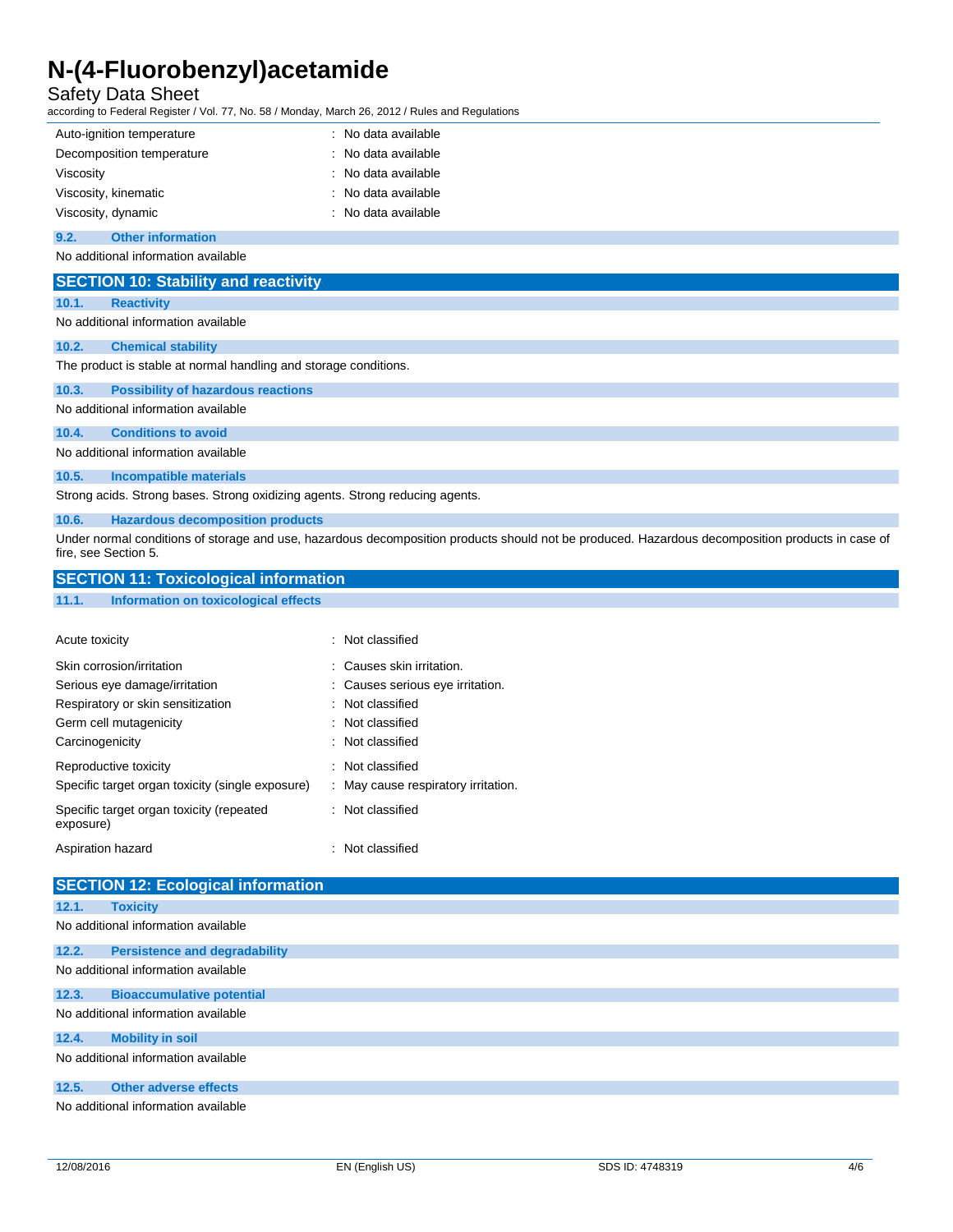### Safety Data Sheet

according to Federal Register / Vol. 77, No. 58 / Monday, March 26, 2012 / Rules and Regulations

# **SECTION 13: Disposal considerations 13.1. Waste treatment methods** Waste treatment methods : Remove to an authorized incinerator equipped with an afterburner and a flue gas scrubber. Waste disposal recommendations : Dispose of contents/container in accordance with licensed collector's sorting instructions.

Additional information **interest in the material as far as possible.** Section and  $\overline{a}$  recycle the material as far as possible.

### **SECTION 14: Transport information**

#### **Department of Transportation (DOT)**

In accordance with DOT Not regulated for transport

#### **TDG**

No additional information available

#### **Transport by sea**

No additional information available

#### **Air transport**

No additional information available

## **SECTION 15: Regulatory information**

### **15.1. US Federal regulations**

All components of this product are listed, or excluded from listing, on the United States Environmental Protection Agency Toxic Substances Control Act (TSCA) inventory except for:

| $N-A$<br>robenzvl)acetamide<br>-Fluor | 86010-68-6<br>-NO<br>5 A C | 100% |
|---------------------------------------|----------------------------|------|
|                                       |                            |      |

This product or mixture does not contain a toxic chemical or chemicals in excess of the applicable de minimis concentration as specified in 40 CFR §372.38(a) subject to the reporting requirements of section 313 of Title III of the Superfund Amendments and Reauthorization Act of 1986 and 40 CFR Part 372.

#### **15.2. International regulations**

#### **CANADA**

No additional information available

#### **EU-Regulations** No additional information available

## **National regulations**

No additional information available

#### **15.3. US State regulations**

California Proposition 65 - This product does not contain any substances known to the state of California to cause cancer and/or reproductive harm

### **SECTION 16: Other information**

Full text of H-phrases:

| Serious eye damage/eye irritation Category 2A<br>Eye Irrit. 2A |                                                             |
|----------------------------------------------------------------|-------------------------------------------------------------|
| Skin Irrit, 2<br>Skin corrosion/irritation Category 2          |                                                             |
| STOT SE 3                                                      | Specific target organ toxicity (single exposure) Category 3 |
| H <sub>315</sub>                                               | Causes skin irritation                                      |
| H319                                                           | Causes serious eye irritation                               |
| H335                                                           | May cause respiratory irritation                            |